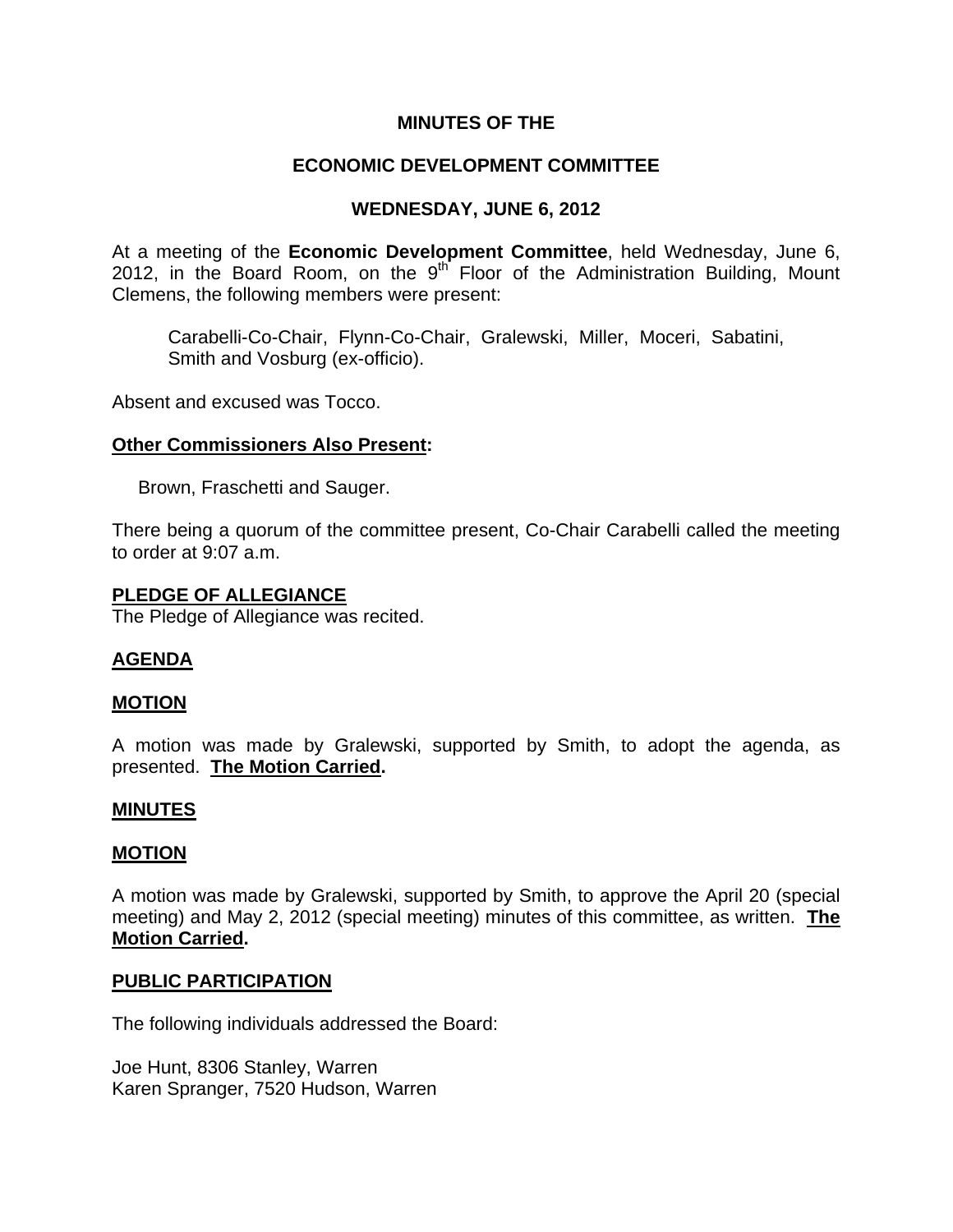## **MACOMB ORCHARD TRAIL**

## **a) Presentation by Troy Jeschke, Chair of the Macomb Orchard Trail Commission on Phase I Spring Re-Planting Plan**

A copy of the Macomb Orchard Trail Plant Screening Plan, along with Map Sheets #1 through #9 were distributed.

Troy Jeschke, Chair of the Macomb Orchard Trail Commission provided an extensive overview on the Phase I Spring Re-Planting Plan. The Plan included the following:

- Module A 120' shrub module dry
- Module B 120' shrub module wet
- Module C 120' tree/shrub module dry
- Module D 120' tree/shrub module wet
- Shrub planting detail
- Deciduous tree planting detail heavy soils

## **MOTION**

A motion was made by Smith, supported by Sabatini, to receive and file the presentation by Troy Jeschke, Chair of the Macomb Orchard Trail Commission on Phase I Spring Re-Planting Plan.

The following commissioners spoke: Smith, Vosburg and Carabelli.

Co-Chair Carabelli called for a vote on the motion and **The Motion Carried.** 

## **TRANSPORTATION**

## **a) Update on R-PATH**

Co-Chair Flynn reported that legislation is still in the Senate and is not moving forward and that Senators Brandenburg and Rocca are holding up the process.

Co-Chair Carabelli encouraged commissioners to contact Senators Brandenburg and Rocca on the issue.

Commissioner Miller suggested that this committee pass a resolution which would send a stronger message. He requested that the resolution be prepared in time for tomorrow's Full Board meeting.

After discussion, the following action was taken: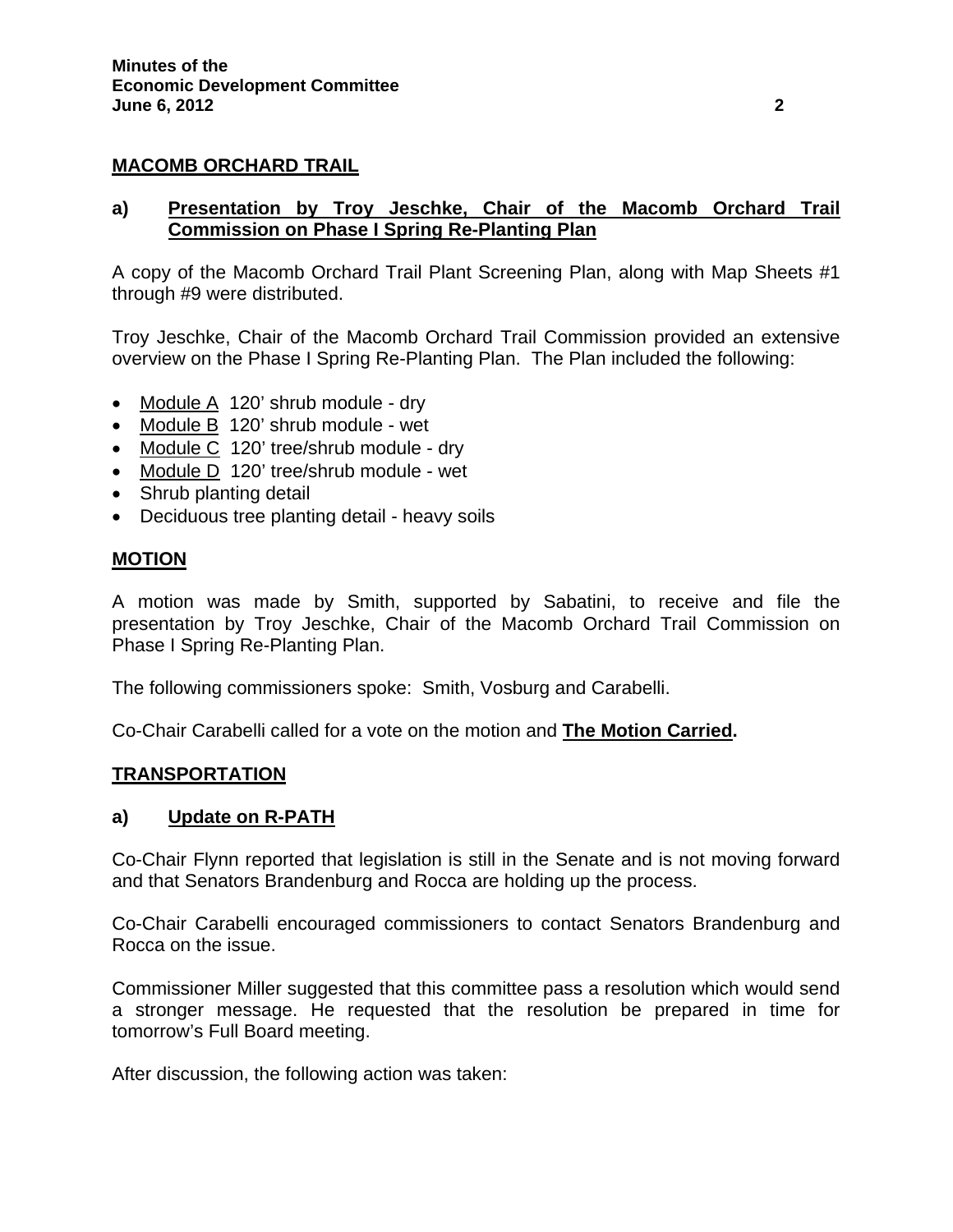# **COMMITTEE RECOMMENDATION – MOTION**

A MOTION WAS MADE BY MOCERI, SUPPORTED BY FLYNN, TO RECOMMEND THAT THE BOARD OF COMMISSIONERS ADOPT A RESOLUTION CALLING ON SENATORS BRANDENBURG, BIEDA AND ROCCA TO SUPPORT SENATE BILLS NO. 909-912. FURTHER, A COPY OF THE DRAFT RESOLUTION IS TO BE PROVIDED PRIOR TO THE JUNE 7, 2012 FULL BOARD MEETING. FURTHER, A COPY OF THIS BOARD OF COMMISSIONERS' ACTION IS DIRECTED TO BE DELIVERED FORTHWITH TO THE OFFICE OF THE COUNTY EXECUTIVE. **THE MOTION CARRIED.** 

## **MOTION**

A motion was made by Smith, supported by Moceri, to receive and file the update on R-PATH. **The Motion Carried.** 

### **UPCOMING EVENTS**

### **MOTION**

A motion was made by Miller, supported by Smith, to receive and file the update on upcoming events. **The Motion Carried.** 

## **DETROIT REGIONAL CHAMBER POLICY CONFERENCE REPORT**

A copy of the report from the 2012 Mackinac Policy Conference was distributed.

Co-Chair Flynn spoke about the meetings that took place, networking that resulted in media contacts and the buy Michigan campaign.

Board Chair Vosburg spoke about the substantial conversations with the media that took place which resulted in good exposure for Macomb County.

Co-Chair Carabelli reported that he spoke to Governor Snyder and Lt. Governor Calley concerning synthetic marijuana (K2). He noted that Charlie Langton from Fox 2 News did a whole segment on the issue. He further noted that Macomb County is the only county in the State of Michigan that took action on the issue.

#### **MOTION**

A motion was made by Miller, supported by Sabatini, to receive and file the Detroit Regional Chamber Policy Conference report. **The Motion Carried.**